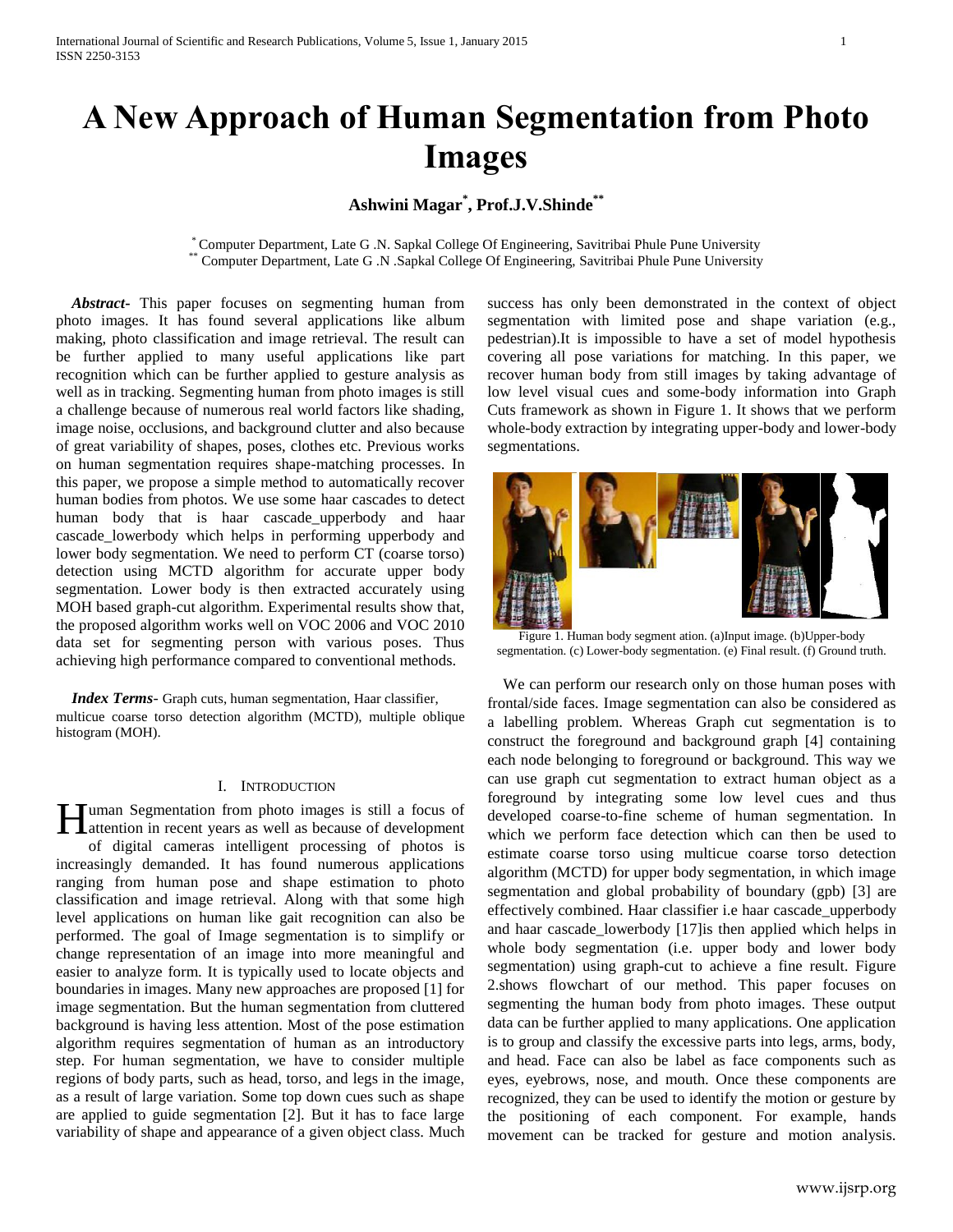Alternatively, it can be further applied to human detection and tracking in a surveillance system.



Figure. 2. Flowchart of the proposed method.

#### II. LITERATURE SURVEY

 Over the years multiple methods have been designed for human segmentation and pose estimation in images and videos. Video based methods of human segmentation are proved to be robust and effective, which can be achieved by motion cues among video frames, but it cannot be used in still images. Most of the algorithm for human segmentation from still images fall into two categories, i.e. exemplar based [2], [5] and part-based [6] approaches.

 In Exemplar based method, an exemplar pool should be constructed first, and then, test images are matched with the exemplars or models. These models cannot always accurately segment the human body, because human poses are arbitrary and an exemplar pool cannot cover all the situations of poses and appearance variation. It is difficult to extend the method of [5] for human segmentation, in which Kumar and Torr represent articulated object categories using a novel layered pictorial structures model. They develop an efficient method, OBJCUT, to obtain segmentations using our probabilistic framework. We represent the shape of an object (or a part, in the case of articulated objects) using /multiple exemplars of the boundary as shown in Figure 3. Drawback of this method is that, it cannot always accurately segment body, because exemplars cannot cover all situations of poses and appearance variation.



Figure .3. First and second row show multiple exemplars of the head and torso part respectively.

Gao et al. [8] proposed an adaptive contour feature (ACF) which is effective but has rough human segmentation. Again it is also impossible to construct database of all human poses. Lin et al.[9] proposed a method that incorporates local MRF and global shape priors to iteratively estimate segmentations and pose simultaneously. Whereas, Kohlic et al. [2] use pose specific CRF for segmentation and pose estimation which has been successfully used for 3-D Human pose tracking. Unlike Kumar et al., this approach does not require the laborious process of learning exemplars. Instead they use a simple articulated stickman model, which together with an CRF is used as our shape prior. The experimental results show that this model suffices to ensure human-like segmentations.

 The part-based approaches based on assembling a set of candidate parts. Ren et al. [7] developed a framework that uses arbitrary pairwise constraints between body parts. Probability of boundary (Pb)[10]can be used as part detectors and then by assembling the candidates with integer quadratic programming human body configurations are recovered. It is very hard to design a robust part detector and its performance is also limited.

 Chen and Fan [11] has presented hybrid body representation. Ferrari et al. [12] use GrabCut algorithm to segment human based on head detector. In which first two stages i.e. Human detection and tracking and Foreground highlighting use a weak model of a person obtained through an upper-body detector generic over pose and appearance. This weak model only determines the approximate location and scale of the person, and roughly where the torso and head should lie. However, it knows nothing about the arms, and therefore very little about pose. Bourdev et al. [13] utilized a poselet detector to detect keypoints of human. The trained poselet masks are combined with boundary cues to detect specific poselet and finally the human is segmented. Freifed et al. [14], has proposed a contour person (CP) in which different parts are represented by different colors. Huchuan Lu et al.[15].has proposed coarse-to-fine human detection using MCTD and MOH algo which segment human from photo images. They used Normalized cut segmentation for coarse-torso detection then upper body is segmented using maxflow min-cut segmentation, then lower body is segmented using MOH algorithm. This way, they recover human body accurately with face as a priori and It will not work for non-frontal images. One more drawback is that, it requires Normalized cut segmentation which requires long processing time. It also miss some part of human to segment from photo images.

#### III. IMPLEMENTATION DETAILS

 Consider that there are N bounding boxes along different orientations relative to face, i.e., $i=1,2, 3,...,N$  and Ri is the area of  $i<sup>th</sup>$  bounding box region and  $j<sup>th</sup>$  segment overlapped with the i<sup>th</sup> bounding box region  $R_i$  as  $S_{i,j}$ , where j=1,2,..., Li and the overlapped areas as  $O_{i,j}$ .

#### Area Probability:

The area probability indicates the  $j<sup>th</sup>$  segment under the  $i<sup>th</sup>$ bounding box belonging to torso or not.

#### Location Probability:

It specifies the likelihood of each pixel in a segment unit belonging to the given bounding box generated by haar cascade\_upperbody classifier. Let W and H be width and height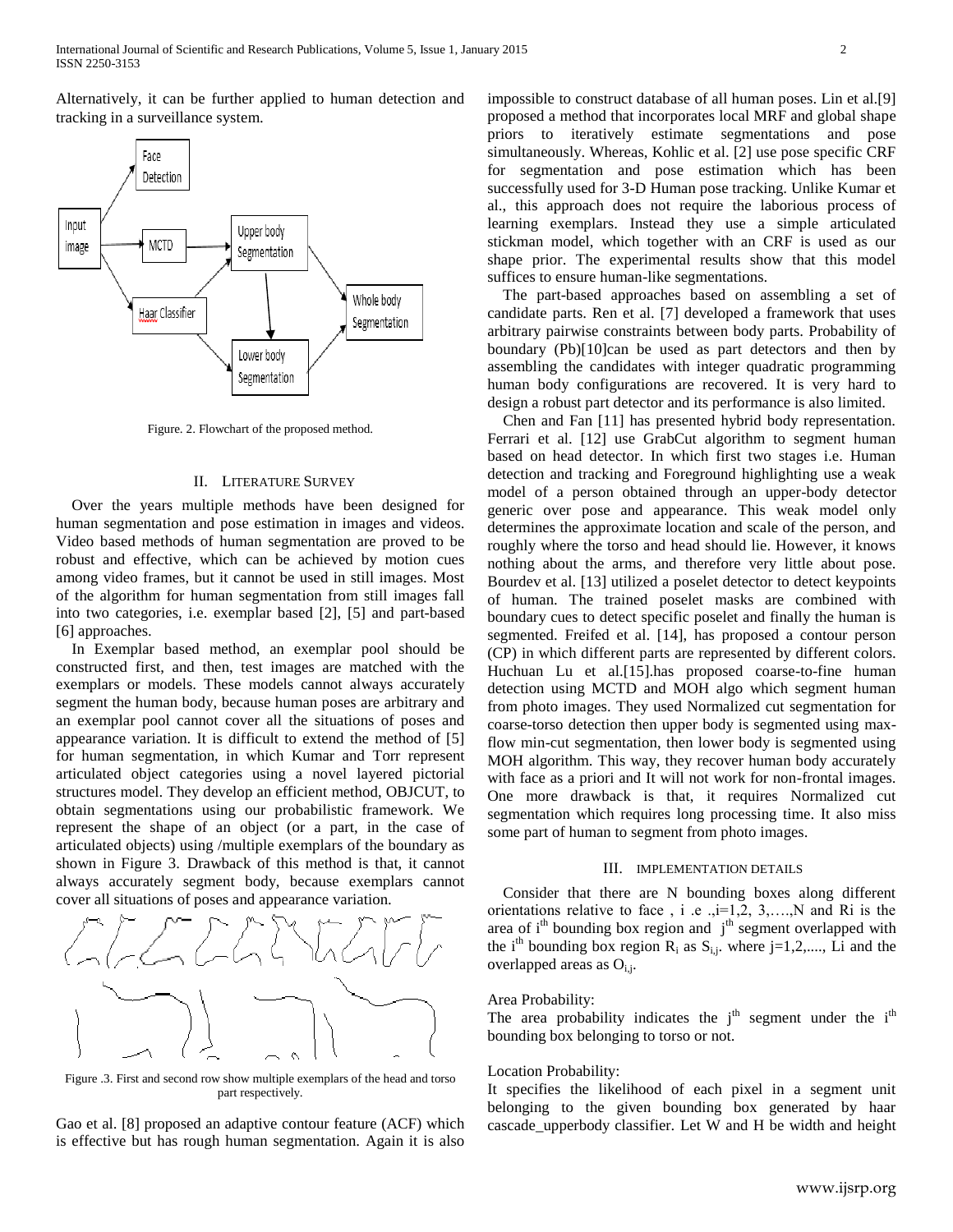of bounding box regions respectively. Thus segments not belonging to torso are removed.

#### Contour probability:

Maire et al. developed a gPb gives more salient edge information than local Pb is used to predict local boundary.Thus contour cue CP is the average of gPb along its boundary

#### B. Process Block Diagram/Algorithm

 The flowchart of our algorithm is as shown in fig2.Now we will go through each module in detail. We proposed algo.in which human segmentation is performed in two tasks, i.e. upper body and lower body segmentation.

#### Upper Body Segmentation:

 Haar classifiers are used which helps in determining Upper body and lower body region of human for whole body segmentation. A coarse torso is then detected. For coarse-torso segmentation we need a bounding box that is to be generated according to face region. So we need to perform face detection first, thus based on similarity of pixels to the torso and face regions upper body is segmented by performing max-flow/mincut algorithm.

#### CT Detection:

 A coarse torso (CT) is extracted via fully automatic clustering based on image segmentation. The segments are grouped into torso region based on bounding box. The bounding boxes are generated according to face region as a priori. In grouping procedure, three cues are used to select best candidate as a CT: area probability, location probability and contour probability.

Algorithm 1: MCTD

- 1: for  $i = 1$  to N do
- 2: for  $k = 1$  to K do, where k is fine tuning parameter of orientation
- $3:$ Find all segments overlapped with  $R_{i,k}$
- $4:$ Remove the head region
- $5:$ for  $j = 1$  to  $L_{i,k}$  do

6: Sort segments by descending 
$$
P_{i,k,j}
$$
, where  
\n
$$
P_{i,k,j} = (AP_{i,k,j})^{\lambda} (LP_{i,k,j})^{(1-\lambda)}
$$
\n7: 
$$
CT_{i,k,j} = CT_{i,k,j} + S_{i,k,j}
$$
\n8: if  $CT_{i,k,j} > S_{\text{max}}$ , break

where  $S_{\text{max}} = 12S_f$  and  $s_f$  is the face area  $9:$ end for

10: 
$$
CT_{i,k} = CT_{i,k,\hat{j}^*} \{\hat{j}^* = \arg \max_{\hat{j}} (CP_{i,k,\hat{j}})\}
$$

11: 
$$
CP_{i,k} = CP_{i,k} \hat{j}^* = \arg \max_{\hat{i}} (CP_{i,k} \hat{i})
$$

12: Update 
$$
\theta_{i,k}
$$
 according to  $CT_{i,k}$ 

$$
13: \quad end for
$$

14: 
$$
Eval_{ik} = P_{\text{CT}_{ik}} + CP_{ik}
$$

 $15:$  end for

16: 
$$
CT = CT_{(i,k)*}\{(i,k)^* = \arg \max_{(i,k)}(Eval_{i,k})\},
$$

$$
R_{\text{CT}} = R_{(i,k)*}\{(i,k)^* = \arg \max_{(i,k)}(Eval_{i,k})\}
$$

#### MCTD:

 Based on above mentioned cues, the CT can be extracted using MCTD algorithm. For each segment unit in  $R_i$ . We compute area and location probability which is the local information then we group each segment unit into the torso according to local information in sequence. then we compute and recomputed contour probability to constrain the unlimited increase in CT. thus grouping region will converge to CT. the best group for the segments corresponding to the bounding-box region and its counter probability are selected by

$$
\begin{aligned} CT_i &= CT_{i,\hat{j}^*} \left\{ \hat{j}^* = \arg \max_{\hat{j}} (CP_{i,\hat{j}}) \right\} \\ CP_i &= CP_{i,\hat{j}}^* \left\{ \hat{j}^* = \arg \max_{\hat{j}} (CP_{i,\hat{j}}) \right\} \end{aligned}
$$

Upper Body Segmentation on CT

 The CT and the detected face region help in upper-body segmentation, and the t-links connecting to the upper body can be constructed by adopting kernel density estimation (KDE). Given a pixel x, the similarity between the pixel and the torso region  $\{xi\}$  and the face region  $\{xi\}$  is defined as

$$
f_u(x) = \frac{1}{mnh^2} \sum_{x_i \in S_f} K\left(\frac{x - x_i}{h}\right) \sum_{x_j \in CT} K\left(\frac{x - x_j}{h}\right)
$$

Where m is the number of pixels in the face region Sf , n is the number of pixels in CT, and K is the kernel function. Here, we use the Gaussian kernel with mean zero and variance h as follows.

$$
K(x_1 - x_2h) = \frac{1}{\sqrt{2\pi}}e^{-\frac{d^2(x_1, x_2)}{2h^2}}
$$

where  $d(x1, x2)$  is the Euclidean distance between x1 and x2.Thus first we detect upper body region through haar cascade upperbody $[17]$  classifier. Which acts as a region of interest for upper body segmentation. Then pixels in the lines close to the waist and head belonging to the background or not can be determined according to the CT and detected face region, by comparing the similarity of the pixels to the torso and face regions, thereby much noise removed in segmentation.

#### Lower Body Segmentation

 The coarse lower body is extracted based on max-flow/min-cut algorithm by estimating background and foreground seed using result of upper body segmentation as shown in fig.1(c).and then fine lower body is segmented from coarse lower body by using MOH algorithm which update foreground and background seed determination. So the first step is to find foreground seed and background seed for that we require to initialize a rectangle along the inclining orientation of the torso as the red rectangle. The width of bounding box is the width of the torso rectangle and height is in direct proportion to the width. Then pixels with dominant colors are set as foreground seeds based on color quantification, as shown in fig.5(c) along with that pixels which are similar to that of face region are also considered as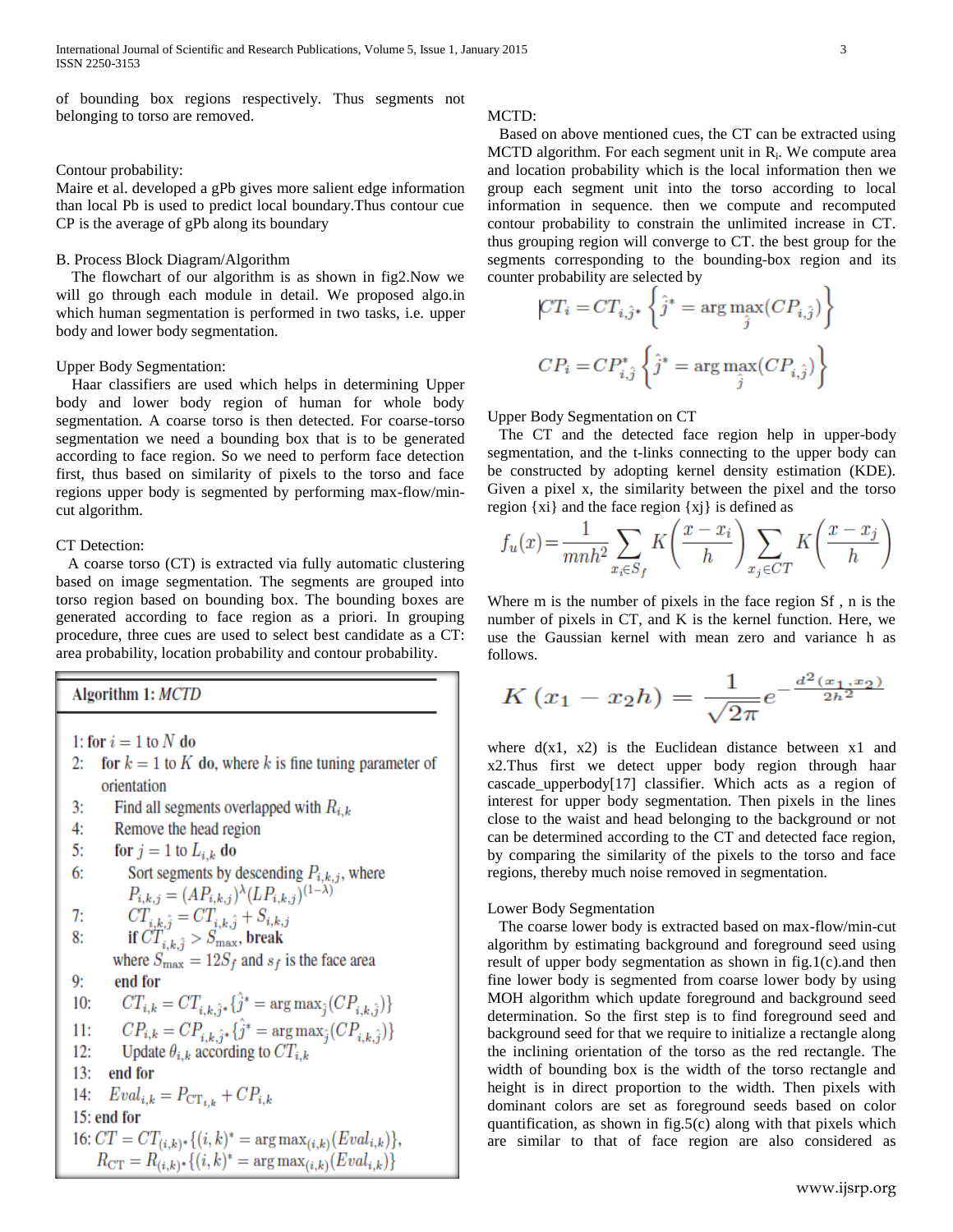foreground pixels. Pixels which are outside of area of CT are considered to be background seeds.



Fig.4. Evaluations of the CT detection method (red line) and ours (blue line) on our data set. (a) Overlap evaluation. (b) Missed part evaluation. (c) Background contained evaluation.



Fig.5. lower-body segmentation based on the foreground seed region. (a) Image. (b) Segmented upper body with fitted rectangle. (c) Color quantification in an initial foreground rectangle. (d) lower-body segmentation.

#### MOH based Lower Body Segmentation:

 The inner blocks obtained is classified into in-leg and between leg .The gray block is regarded as between leg block. Coarse lower body segmentation is denoted by TS, Cs is its barycenter, N\* is the inner between leg block and l is lower body orientation, which is adjusted by repeating MOH.

### Algorithm 2: Lower-body segmentation

- 1: Do the first segmentation:  $TS$
- 2: Initialize lower-body orientation:  $l \leftarrow \hat{C}_T C_S$
- 3: for  $k = 1$  to K do
- 4: Generate MOH on l
- 5: Find inner blocks
- 6: Select the inner between-leg block:
- $N^* = N_{i^*} \{ i^* = \arg \max_i (AR_i + SR_i) \}$
- Update seeds using inner between-leg and in-leg blocks 7:
- Update lower-body orientation:  $l \leftarrow C_T C_i$ 8:

9: end for

10: Do Graph Cuts and segment lower body

#### IV. RESULTS

Dataset and Result set:

 We have collected 197 real-world photo images with the size of 255 by 255 pixels, covering various individuals along with different poses and illumination, and cluttered backgrounds.

Some samples along with the results are as in Figure 6 which indicates that human is accurately segmented from still images by our proposed algorithm.

Parameters:

 In our experiments, the scale of the bounding boxes used for CT detection is set to three and four times the width and height of the detected face, respectively. The weighting terms  $\alpha$  and  $\beta$ used to estimate the torso area probability are set to 0.8 and 0.5, whereas the parameter  $\gamma$  for location probability is set to 4, and factor  $\lambda$  is set to 0.4 to balance them. The width of kernel function h to calculate figure/ground distributions is 5.

 For quantitative evaluation, there are three rules on the performance. The evaluations are carried out by comparing the recovered human body region with ground truth. Sinop and Grady [18] introduced a normalized overlap defined as evaluation one, which can be regarded as a global similarity between the segmentation result and the ground truth (that are manually collected). However, the rule does not consider the segmentation result how much ground truth is covered and how much background is contained. Therefore, we define another two rules to evaluate the missed ground truth and the background contained rates on the segmentation results, respectively.

Evaluation One: The similarity between the segmentation and the ground truth is defined as the proportion of pixels correctly segmented as foreground or background by comparing with ground truth binary results [18]. Where S is the set of pixels within the segmentation, and G is the set of foreground pixels in ground truth.

Evaluation Two: To evaluate how much the parts are missed, we define the second evaluation.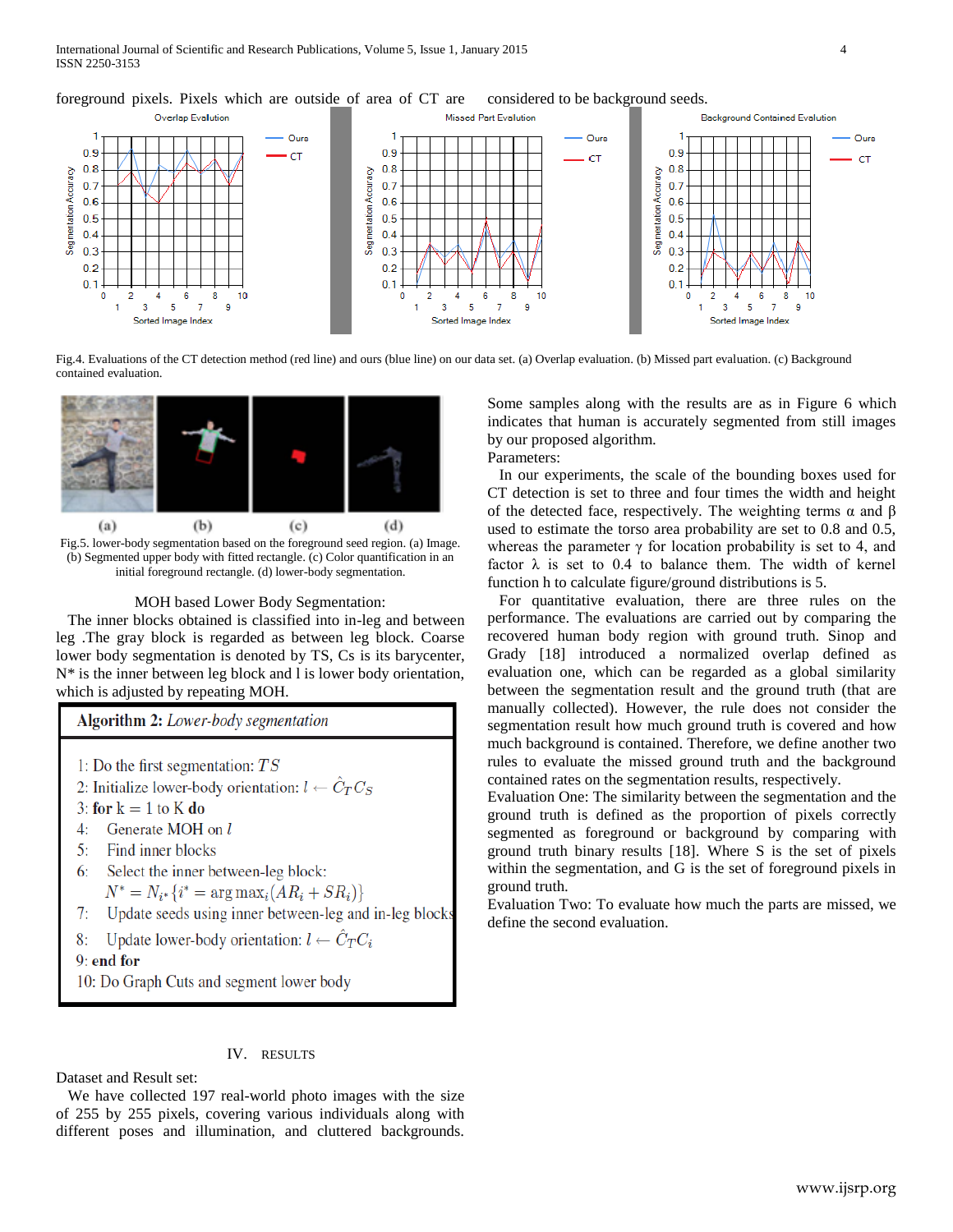$$
Eval1 = \frac{|S \cap G|}{|S \cup G|}
$$

$$
Eval2 = \frac{|G \cap \overline{S}|}{|G|}
$$

$$
Eval3 = \frac{|S \cap \overline{G}|}{|S|}
$$

Evaluation Three: The third evaluation, which is to evaluate the background contained in the segmentation result. The evaluations on the segmentation results are shown in Figure 4. We achieve a stabler and more accurate performance than CT with less missed part and background. Table I shows, our performance is better than that of the method proposed in [19] validated on our own data set.

Table I: Performance compared with [19]

|                  | Half-limb | Torso   |
|------------------|-----------|---------|
| Mori et al. [19] | 81.25 %   | 85.50 % |
| Ours             | 96.34 %   | 97.65 % |



Figure 6.Samples of segmentation on the VOC data set.

Ramanan [16] proposed an iterative parsing (IP) process to estimate articulated body pose. Although there is no explicit segmentation of the foreground and background, the soft segmentation results can provide the figure/ground distributions. We treat the iterative Graph Cuts algorithm employing the distributions derived from the IP method (we denote IPGC).The IPGC method poorly performs when a human subject is in cluttered background, because the IP method depends on human edge information, which is difficult to extract from the noisy scene as shown in Figure 7. In addition, much background is often segmented out along with human, and some important parts are often missed (e.g., heads or arms).So, we can say that our method is able to segment out humans in cluttered background also. Intellectual body and they select the most suitable paper for publishing after a thorough analysis of submitted paper. Selected paper get published (online and printed) in their periodicals and get indexed by number of sources.



Figure 7. Sample of segmentation by IPGC method

## V. CONCLUSION

 We have presented an overview of past developments in human segmentation. But recently, new technologies have made human segmentation problem popular as more convenient and affordable devices such as cameras, magnetic trackers, and computer power have become available. Many systems are based on exemplar based approach, but it fails as these models cannot always accurately segment the human body, because human poses are arbitrary and an exemplar pool cannot cover all the situations of poses and appearance variation. Related to this is the problem of how to recover from failure. A number of systems based on part based approach. Human body is recovered by assembling body parts. But problem with this approach is to develop robust part detector. Then different methods with different methodologies are developed like, Chen and Fan [11] has presented hybrid body representation, Ferrari et al. [12] utilized the GrabCut algorithm to highlight human foreground based on a head detector to reduce the search space and then detect each body part. Bourdev et al. [13] used a poselet detector to detect the keypoints of the human and train a contour person model containing shape variation, viewpoint, and rotation was defined by Freifeld et al. [14], Huchu an Lu et al[15].has proposed coarse-to-fine human detection using MCTD and MOH algo which segment human considering face as a priori. so it is still a challenging problem to obtain correct human segmentation from photo images. Our proposed method is still very simple as we used a face detector to locate head position currently. For the future work, we will relax the algorithm to deal with variable